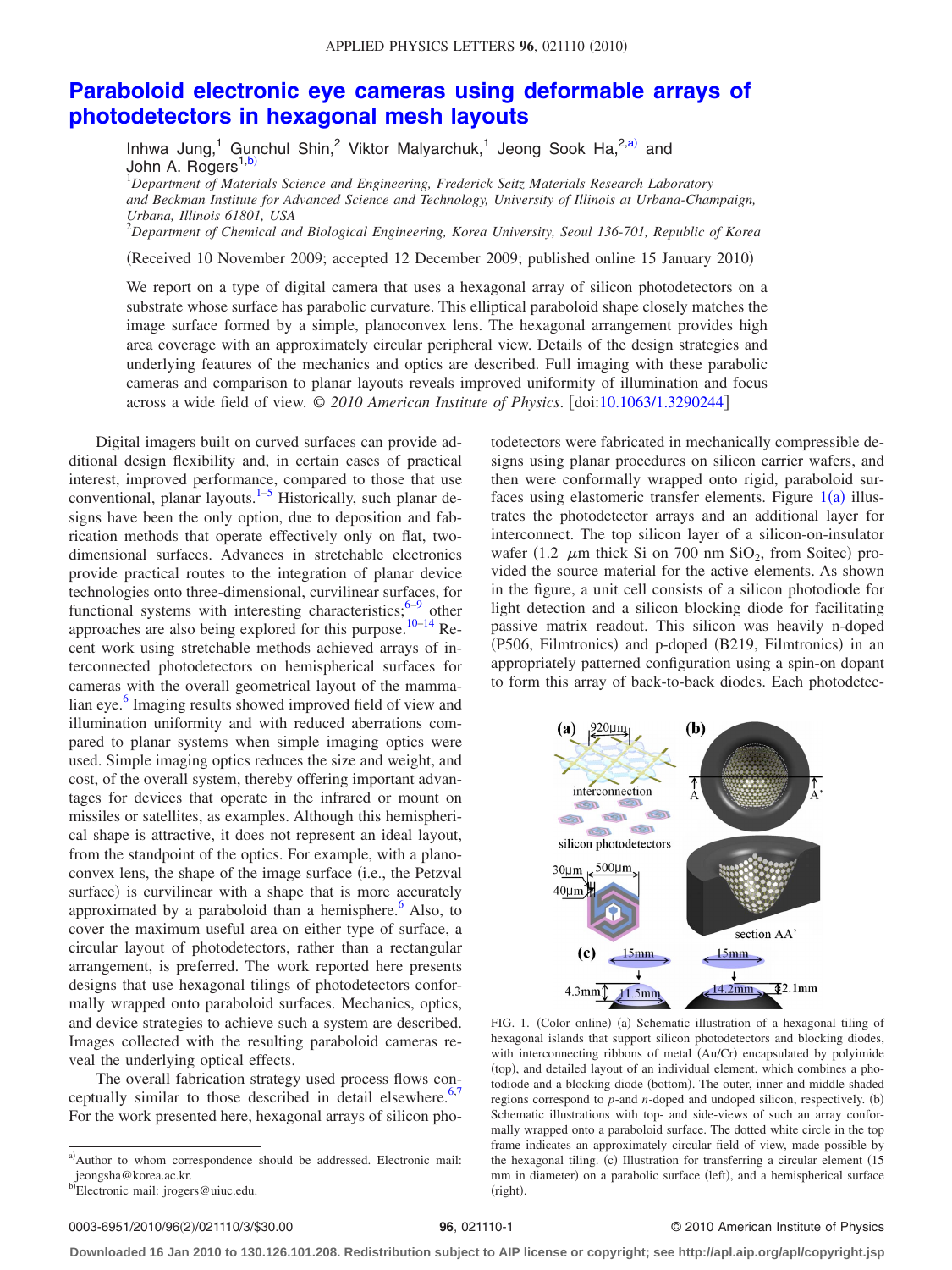<span id="page-1-0"></span>

FIG. 2. (Color online) Ray tracing results to map the image surface formed by a planoconvex lens. Rays originating from five points on an object plane (left) pass through the lens (center) and cross at points that define an image surface (right). The actual image surface is well described by a paraboloid of revolution (left solid line). The middle and right solid lines correspond to approximations based on hemispherical and planar surfaces, respectively.

tor was interconnected by narrow metal lines [Cr (5 nm)/Au (150 nm)] encapsulated with polyimide  $(\sim)1$   $\mu$ m, Sigma Aldrich) on top and bottom. This structure places the metal at the neutral mechanical plane, thereby providing significantly higher levels of bendability and robustness compared to silicon or metal alone. Such enhanced bendability is critically important for the planar to paraboloid geometry transformation, described next, due to the large strains that must be accommodated, compared to the hemispherical case.<sup>6</sup>

For transformation, a thin membrane of poly(dimethylsiloxane) (PDMS; Dow Corning) with the shape of a paraboloid was first stretched in a radial manner until approximately flat, using a custom mechanical stage. Next, the prefabricated, planar hexagonal photodetector array was transferred to the PDMS. Releasing the radial tension, caused the PDMS to return to its original paraboloid shape, carrying the array with it. In this process, the narrow, polymer/metal/polymer interconnect lines delaminated from the PDMS to form arc-shaped structures that effectively accommodated the associated compressive strains. The array was then transferred and bonded to a paraboloid substrate using a thin coating of an optical adhesive NOA 703, Norland). Further details of the transfer method appear elsewhere.<sup>6,[7](#page-2-6)</sup> Figure [1](#page-0-2)(b) provides top- and side-view schematic illustrations of a resulting array. Compared to a square arrangement, the hexagonal tiling more effectively fills the circled area, and at the same time follows the parabolic curvature (top figure). The sliced view of the transferred array (bottom figure) shows the curvature of a parabolic surface,  $y=1/(4f)r^2$ , where *f* is a distance parameter related to the diameter and numerical aperture of the imaging lens. We obtained this value empirically by fitting the results of ray tracing modeling described, in detail, next. Working cameras were completed by mounting in a printed circuit board (PCB), establishing electrical interconnects from the edge of the array using silver conductive epoxy (Chemtronics) and connecting to a computer for image acquisition.

To determine the specific shape of the paraboloid substrate, we used ray tracing analysis (Optical Bench) $^{3,15,16}$  $^{3,15,16}$  $^{3,15,16}$  $^{3,15,16}$  $^{3,15,16}$  to define the image surface. Figure [2](#page-1-0) shows the imaging lens that was used, and a set of representative calculated rays. Fans of rays originating at the object plane  $(-67 \text{ mm})$  were projected through the planoconvex imaging lens. The location of best focus at the center of the image (34 mm) was determined, and flat, hemispherical, and parabolic surfaces

<span id="page-1-1"></span>

(a) Photograph of a hexagonal photodetector/diode array on a planar surface (bottom) and optical microscope image of a single unit cell (top). (b) Photograph of such an array transferred onto a parabolic surface, where the inset provides a top view. (c) Photograph of completed imager mounted in a PCB, where the inset shows a top view of the device area. (d) Representative current-voltage response of a pixel in the camera of frame (c), with a light on (top) and off (bottom), where  $r$  is ratio of current between on/off states.

(right, middle, left solid lines in Fig. [2,](#page-1-0) respectively) were positioned accordingly. Tracking shifts in the position of best focus for rays corresponding to off-center parts of the image revealed that the curvature in this case follows a parabolic function:  $y=0.132r^2$  in millimeter scale (paraboloid of revo-lution, left solid line in Fig. [2](#page-1-0)). The hemispherical and flat surfaces provide moderate and poor approximations to this actual shape, respectively. These modeling results defined our choices of imaging lenses and parabolic surface shapes.

The paraboloid surface itself was fabricated from an aluminum block by a numerical control machine EZ-Path/ Bridgeport Romi) followed by polishing to produce a smooth surface. The resulting aluminum piece was replicated, using soft lithographic molding techniques, into an acrylic resin for the device substrate and into a thin membrane of PDMS for the transfer element. Figure  $1(c)$  $1(c)$  shows the geometry associated with transferred arrays, with comparison to the hemispherical case. The deformations required for geometry transformation in the system presented here are roughly twice as large as those reported previously for the hemispherical case (i.e., strain ranges of  $\sim$ 25% and  $\sim$ 12% for these paraboloid and hemispherical shapes, respectively). In spite of the relatively high degree of curvature, yields on working pixels in systems reported here were as high as 91%. The yields can be improved by use of dedicated manufacturing and clean room facilities.

Figure  $3(a)$  $3(a)$  shows the planar array, immediately after fabrication. Transfer to planar or paraboloid surfaces, followed by integration with a PCB to provide a ribbon cable interface to an external computer for image collection completed the devices. An array after transfer to a parabolic surface appears in Fig.  $3(b)$  $3(b)$ ; the inset shows a top view of the same device. Figure  $3(c)$  $3(c)$  shows this imager attached to a PCB and interfaced to a computer. Figure  $3(d)$  $3(d)$  presents representative current (I)-voltage (V) characteristics of an individual photodetector/diode element in the array. The red and black curves were measured with the light on and off, respectively. The current ratio between on/off states at 5 V was  $~100.$ 

**Downloaded 16 Jan 2010 to 130.126.101.208. Redistribution subject to AIP license or copyright; see http://apl.aip.org/apl/copyright.jsp**